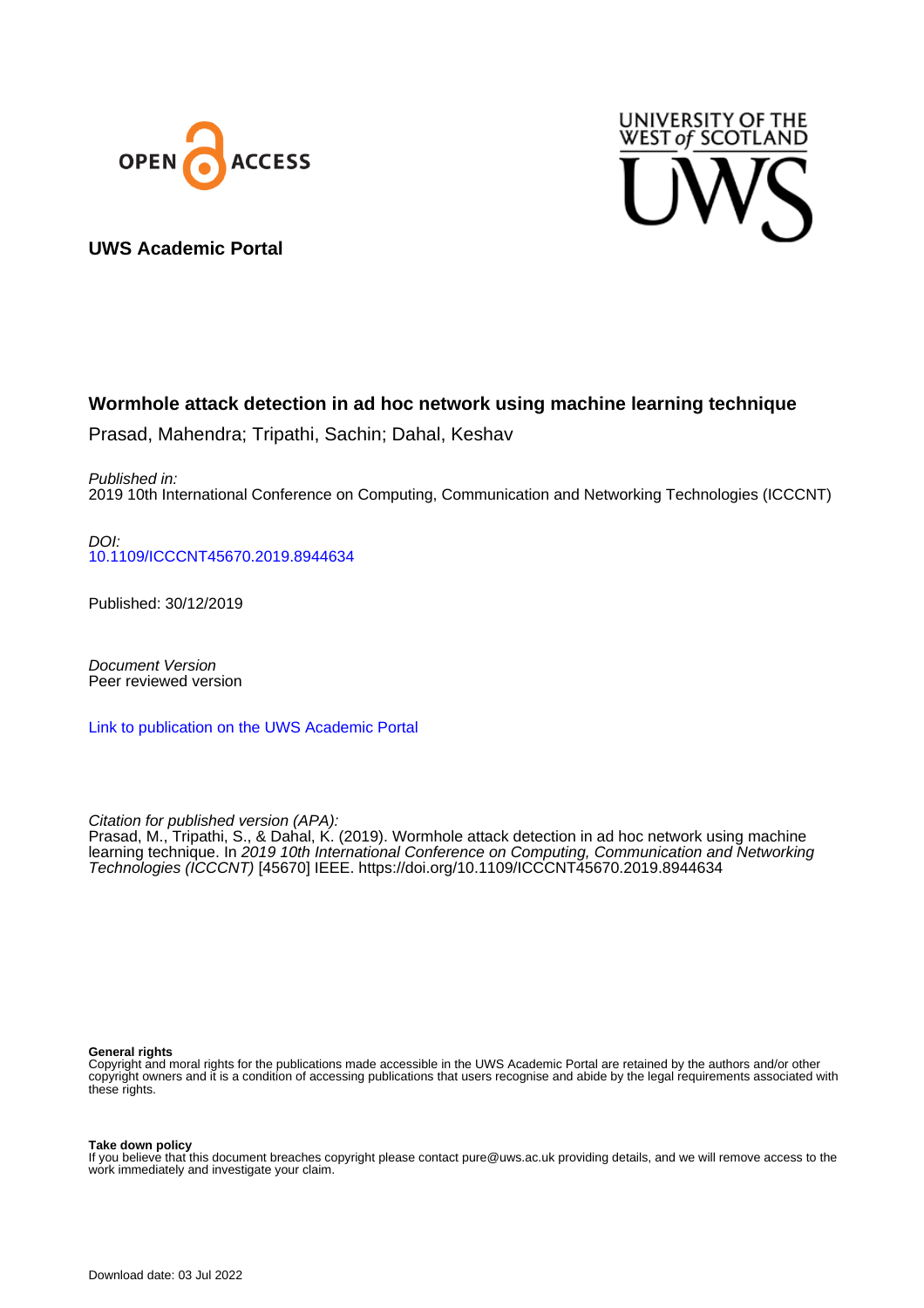"Prasad, M., Tripathi, S., & Dahal, K. (2019). Wormhole attack detection in ad hoc network using machine learning technique. In 2019 10th International Conference on Computing, Communication and Networking Technologies (ICCCNT) IEEE. https://doi.org/10.1109/ ICCCNT45670.2019.8944634

© © 2019 IEEE. Personal use of this material is permitted. Permission from IEEE must be obtained for all other uses, in any current or future media, including reprinting/republishing this material for advertising or promotional purposes, creating new collective works, for resale or redistribution to servers or lists, or reuse of any copyrighted component of this work in other works.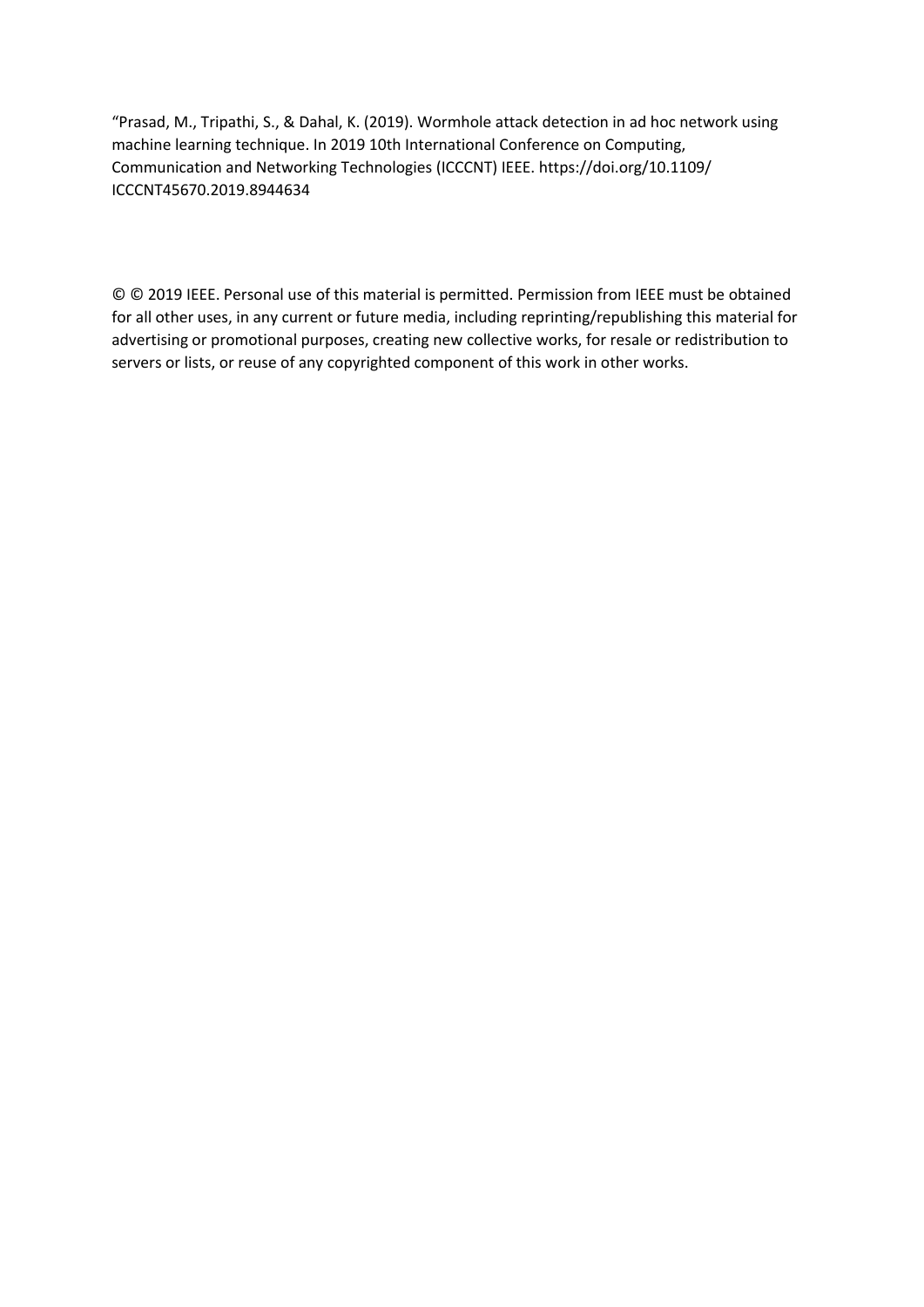# Wormhole attack detection in ad hoc network using machine learning technique

Mahendra Prasad *Dept. of Computer Sci. & Engg. Indian Institute of Technology (ISM)* Dhanbad, India je.mahendra@gmail.com

Sachin Tripathi

*Dept. of Computer Sci. & Engg. Indian Institute of Technology (ISM)* Dhanbad, India var\_1285@yahoo.com

## Keshav Dahal

*School of Engineering and Computing University of West of Scotland* Scotland, UK Keshav.Dahal@uws.ac.uk

*Abstract*—In this paper, we explore the use of machine learning technique for wormhole attack detection in ad hoc network. This work has categorized into three major tasks. One of our tasks is a simulation of wormhole attack in an ad hoc network environment with multiple wormhole tunnels. A next task is the characterization of packet attributes that lead to feature selection. Consequently, we perform data generation and data collection operation that provide large volume dataset. The final task is applied to machine learning technique for wormhole attack detection. Prior to this, a wormhole attack has detected using traditional approaches. In those, a Multirate-DelPHI is shown best results as detection rate is 90%, and the false alarm rate is 20%. We conduct experiments and illustrate that our method performs better resulting in all statistical parameters such as detection rate is 94% and false alarm rate is 15.5%. Furthermore, we have also shown results on various statistical parameters such as Precision, F-measure, MCC, and Accuracy.

*Index Terms*—Ad hoc network, Wormhole attack, Feature selection, Naive Bayes, Stochastic gradient descent.

#### I. INTRODUCTION

Ad hoc network is a self-organizing, infrastructure less, and temporary network. Nowadays, it has been widely applied in many areas of communication network such as emergency disaster relief, military field, traffic control etc. Due to dynamic nature, it is more vulnerable to attacks (intrusions) compared to other networks. A wormhole attack is the most dangerous security threats of an ad hoc network that can not immune to conventional security schemes [1]. It allows the intruder to attract packets and tunnel them from one point to another point then broadcast into the network. There are many ways to creating tunnels such as inbound and out-of-bounds of the channel between malicious nodes [2]. These nodes attract packets by false route information or mainly false hop counts. It is a critical issue that a wormhole attack does not require any legitimate node nor require knowledge of the security system.

In the context of detection of wormhole attack using machine learning that requires training dataset to train model in any mode of training [3]. To classification, training dataset may collected from real time environment or experiments. The experimental data can be defined feature as target feature and descriptive feature. Descriptive feature is a set of features that have a direct impact on the outcome. In the supervised mode of training, the classification performs with label training dataset and deploy it on the trained model to predict the label of available (test) data. A probabilistic approach of classification problem is more frequently use machine learning algorithm. The popularity of these classification algorithms have a unique advantage over non-probabilistic algorithms. One of the main advantages of probabilistic approach that measures probability of every class. Final decision may fall the highest probability of class.

Naive Bayes (NB) algorithm is a simple and powerful probabilistic approach for classification that always deals high volume dataset. This algorithm is based on Bayes theorem that defines conditional probability. Stochastic Gradient Descent (SGD) is an efficient algorithm for learning of linear classifier under convex loss function such as Support Vector Machine (SVM) and Logistic Regression. This learning method can successfully be applied on large volume dataset then encounter the exact class. The main advantage of SGD classifier is efficiency whenever it took time to learn the problem. The major contributions of this work are enumerated below :

- 1) We have deployed of wormhole attack in ad hoc network environment that contain a finite number of normal and malicious nodes.
- 2) Trace the standard output files that contain whole information of deployed network and nodes. A feature selection process that select informative features and data collection [4] based on selected features.
- 3) A popular machine learning classifiers such as Naive Bayes and SGD is applied to distinguished normal and malicious information.

The remainder of the paper is organized as follows. Section II describes detail behavior of wormhole attack in ad hoc network and Section III reviews related work. Preliminaries are summarized in Section IV. Section V elaborates proposed method while Section VI describes simulation of wormhole attack and machine learning techniques for classification. The next Section VII shows the performance of the system. Finally, Section VIII concludes proposed method and future direction.

#### II. PROBLEM STATEMENT

A wormhole attack is more powerful security threat of the ad hoc network that cannot immune to cryptographic technique and it is also independent of MAC (Medium Access Control) layer protocol. It connects two nodes where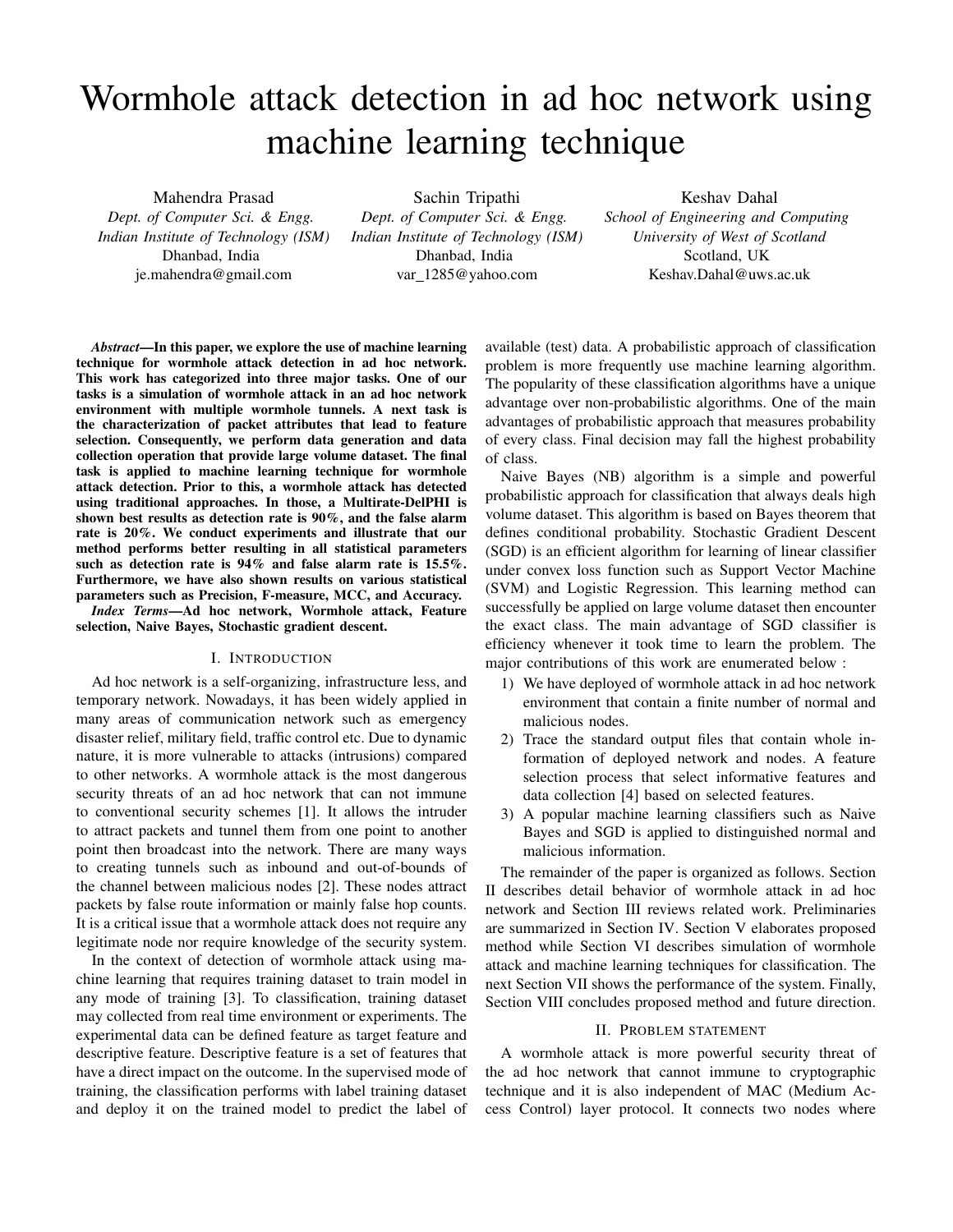tunneling records or packets from one node to other node and transmitting them into the network [5], [6]. This attack can perform when network communication provides authenticity and confidentiality. An attacker can create a wormhole for packets without addressing itself. When an attacker receives packets at one end tunnels them then replays at another end. It is dangerous against ad hoc network routing protocol where some node consider themselves to be a range of destination node whenever destination node is not in the transmission range.

Malicious nodes can be tunneling or forwarding each ROUTE REQUEST packet in a communication network without modifying the content of the packet or packet header [7]. Packets are directly tunneled one point and replay them at another point. In this wormhole attack, sender and receiver assume that they are an immediate neighbor. This type of wormhole attack is a hidden attack that malicious node does not update the packet header as it should [8]. Another kind of wormhole attack is exposed attack in that attacker do not modify packet content but influence themselves in the packet header for route setup. Malicious nodes prevent any route other than wormhole when they discover or near of initiator of route discovery. An attacker can discard rather than forwarding data packets. Wormhole tunnels are high speed [9]; therefore if attackers perform tunneling without harm of data packet that can provide more reliable and useful service of the network.



Fig. 1. Assumption of normal nodes, malicious nodes, wormhole tunnels and their activities.

Fig. 1 shows normal nodes, malicious nodes, wormhole tunnels and their activities such as packet header information at every node, the transmission range of a node, etc. Where  $M_1, M_2, \ldots, M_5$  are malicious nodes [10], and other is normal nodes. The source node (S) send ROUTE REQUEST to the destination node (D) then malicious nodes simply forward request to the next node without updating hop count and neighbor node information in the packet header. They create a tunnel when two malicious nodes are neighbors that tunnel transmits packet fast than a normal link. Due to packet header information at the destination node (D), source and destination nodes are neighbors, but they are not.



Fig. 2. Activities assumption malicious nodes with tunnel or without tunnel.

Fig. 2 shows malicious nodes and tunnel between malicious nodes. When two malicious nodes are neighbors, then create tunnel other than nodes directly transfer ROUTE REQUEST without modifying necessary information of the packet header. Both figures show many false neighbors by packet header information whenever they are not in transmission range. Wormhole attack can be used to attract network traffic, maliciously drop packets, other attacks that harm data packets and network traffic protocols. The main aim of this work detect malicious behavior nodes and isolate them.

#### III. RELATED WORK

Recent literature introduced IDS in ad hoc network with a different set of attacks. Subba et al. [11] formulate Bayesian game theorem comprises lightweight threshold based module and powerful anomaly based heavyweight module for detection of normal and malicious information. Initially, it activated the only lightweight module and the decision to activate the heavyweight module by the condition of a process as incomplete information noncompetitive game between the selected node and malicious node. Feng et al. [12] have introduced deep learning model in a wireless environment and developed an anomaly detector against Denial of Service (DoS), XSS and SQL attacks. Mitrokotsa et al. [13] described varied traffic conditions and mobility patterns of multiple attacks. They have shown how classifiers depend on cost matrix with four attacks such as Flooding attack, Forging attack, Packet Dropping attack, and Blackhole attack. Sen et al. [14] explored evolutionary computation techniques to attack detection. They have mainly explored genetic programming and grammatical evaluation with their challenges.

Existing methods for detecting wormhole attack can be classified into three categories namely topological analysis, special hardware/software based method and delay computation. Hu et al. [7] suggested a topological analysis based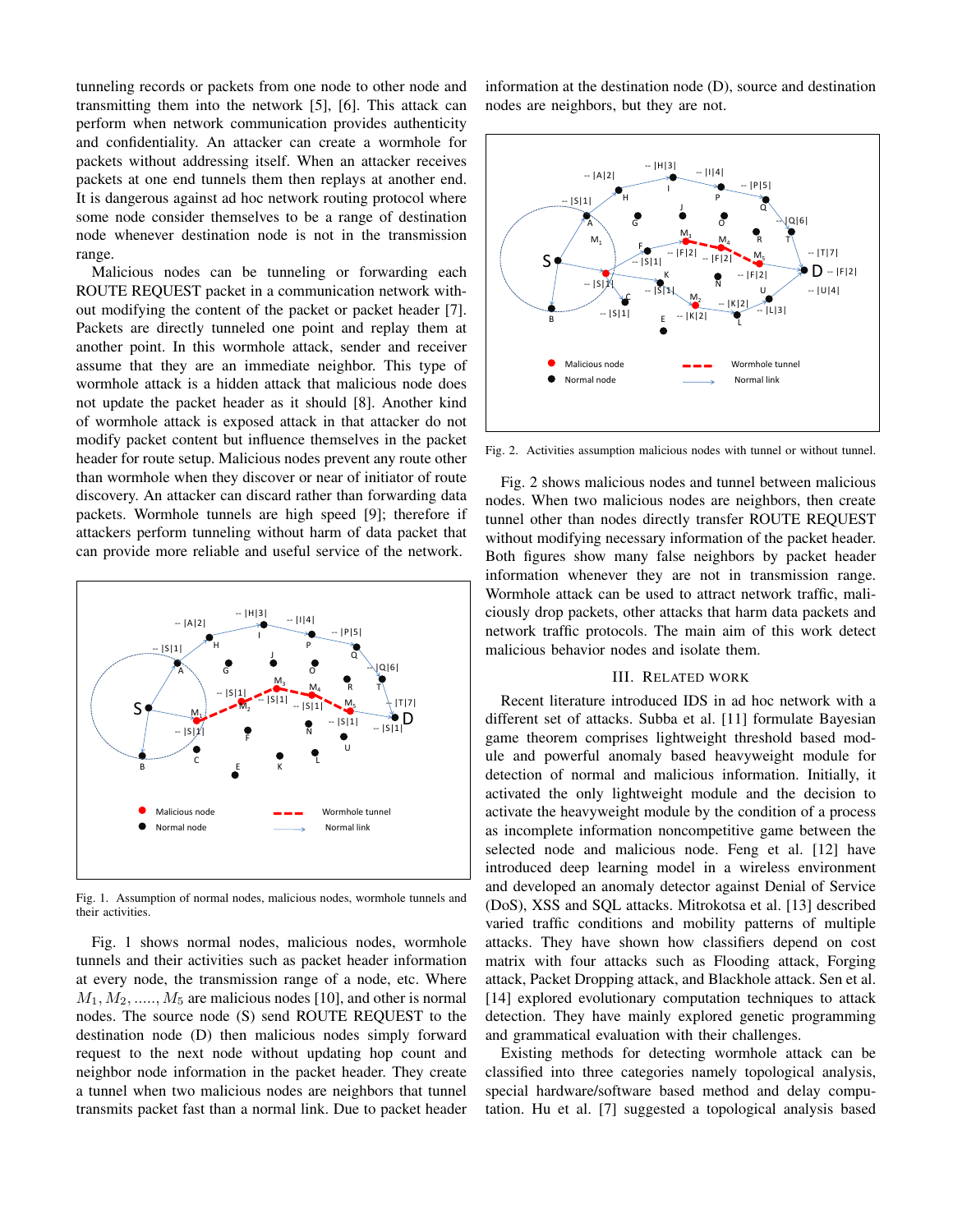general mechanism for defending against wormhole attack. Chiu et al. [8] proposed Delay Per Hop Indication (DelPHI) method by observing the delay of different paths. They assume that the end to end multi-hop connection has a constant bit rate and work well perform under these assumptions. Qazi et al. [9] have introduced a multirate security scheme against the wormhole attack. They compute processing time, queuing time and channel access delay of each node that monitors the behavior of neighboring nodes during packet transmitting operation. These methods performance and evaluation indicate that to adopt machine learning techniques for wormhole attack detection.

#### IV. PRELIMINARIES

#### *A. Ad hoc network*

An ad hoc network consists of a collection of peer nodes that communicate with each other without any infrastructure. These nodes capable of exchanging their information through wireless mode via multihop communication. By self-organizing property, nodes initiate and send the ROUTE REQUEST to neighbors those are in communication range. When nodes are directly in communication range; they transmit messages directly otherwise create a path via intermediate nodes. These nodes usually share the same communication media, frequency band, hopping sequence or spreading code. A function of data link layer coordinate medium access among neighboring nodes and manage the wireless link resources. The medium access control (MAC) is the main protocol for ad hoc network that allows nodes to share a common broadcast channel. The function of the network layer that maintains a multihop communication path across the network. A node can be neighbor of any node due to mobility or volatility property of an ad hoc network [3]. Mobility, self-organizing, wireless communication and infrastructure less are the main property of ad hoc network that makes more vulnerable to attacks.

#### *B. Naive Bayes classifier*

Naive Bayes theorem is a powerful probabilistic approach that used to develop a classification method [15]. Bayes theorem usually dealing with high volume dataset and defines conditional probability [16], [17]as an event follows.

$$
P(A/B) = \frac{P(B/A) * P(A)}{P(B)}\tag{1}
$$

Where, P(A/B) and P(B/A) are conditional probabilities, P(A) and P(B) are prior probabilities. For the classification, a practical approach of Bayes theorem as follows.

$$
P(C/A_1, A_2, \dots, A_m) = \frac{P(A_1, A_2, \dots, A_m/C) * P(C)}{P(A_1, A_2, \dots, A_m)}
$$
(2)

Where, A is conditional attribute and P(C) probability of class. This classifier iterate for every given class on train sample for each test that fall under the highest probability.

#### *C. Stochastic gradient descent*

The SGD implements a plain stochastic gradient descent learning method that supports different loss functions and penalties of classification. In SGD [18], a few samples are randomly selected from the whole data for each iteration. The main drawback of Gradient Descent (GD) is computational complexity of high volume dataset. It processes whole samples for each iteration while it has to be reached until minima. SGD has solved this problem by uses only a single sample for each iteration while the sample is randomly selected for computation and operation. SGD randomly select m samples form n samples and compute gradient.

$$
\nabla f(x) = \frac{1}{m} \sum_{i=1}^{m} \nabla f_i(x)
$$
 (3)

update x as

$$
x = x - \eta \nabla f(x) \tag{4}
$$

Where,  $\nabla f(x)$  is gradient function and  $\eta$  is learning rate. When the training dataset has many redundant samples, then SGD may close to true gradient descent  $\bigtriangledown f(x)$  that a small number of iterations always find useful solutions.

#### V. PROPOSED METHOD

We assume that ad hoc network consisting of N bidirectional communication nodes that share their messages and packets over a shared wireless medium in which M is malicious nodes and N-M is normal nodes. Malicious nodes create a tunnel and perform their define wormhole attack activities. We also assume that all nodes monitor their neighboring nodes.

| <b>Algorithm 1</b> Wormhole attack detection |                                                              |  |  |  |  |  |
|----------------------------------------------|--------------------------------------------------------------|--|--|--|--|--|
|                                              | 1: input initial information of normal and malicious node.   |  |  |  |  |  |
|                                              | 2: simulate malicious node activities as wormhole attack.    |  |  |  |  |  |
|                                              | 3: gather information of nodes in the database at each stage |  |  |  |  |  |
|                                              | of message transfer and receive.                             |  |  |  |  |  |
|                                              | 4: select 20 features of transferring packets.               |  |  |  |  |  |
|                                              | 5: store data in database and label them.                    |  |  |  |  |  |
|                                              | 6. apply machine learning techniques to classify normal and  |  |  |  |  |  |

- 6: apply machine learning techniques to classify normal and malicious information.
- 7: store outcome as a confusion matrix.
- 8: compute different statistical measures.
- 9: evaluate comparative results.

Our proposed method provides an efficient detection method that detects malicious information; a wormhole attack deployed in an ad hoc network with normal and malicious nodes that trace output file. We apply machine learning algorithm for feature selection and data collection. Initially, we define the number of normal nodes and malicious nodes with their behaviors. In this setup between the malicious nodes create a tunnel and only transfer the message or packets over the tunnel. When the malicious node is neighbor of the only normal node, then transfer message without adding information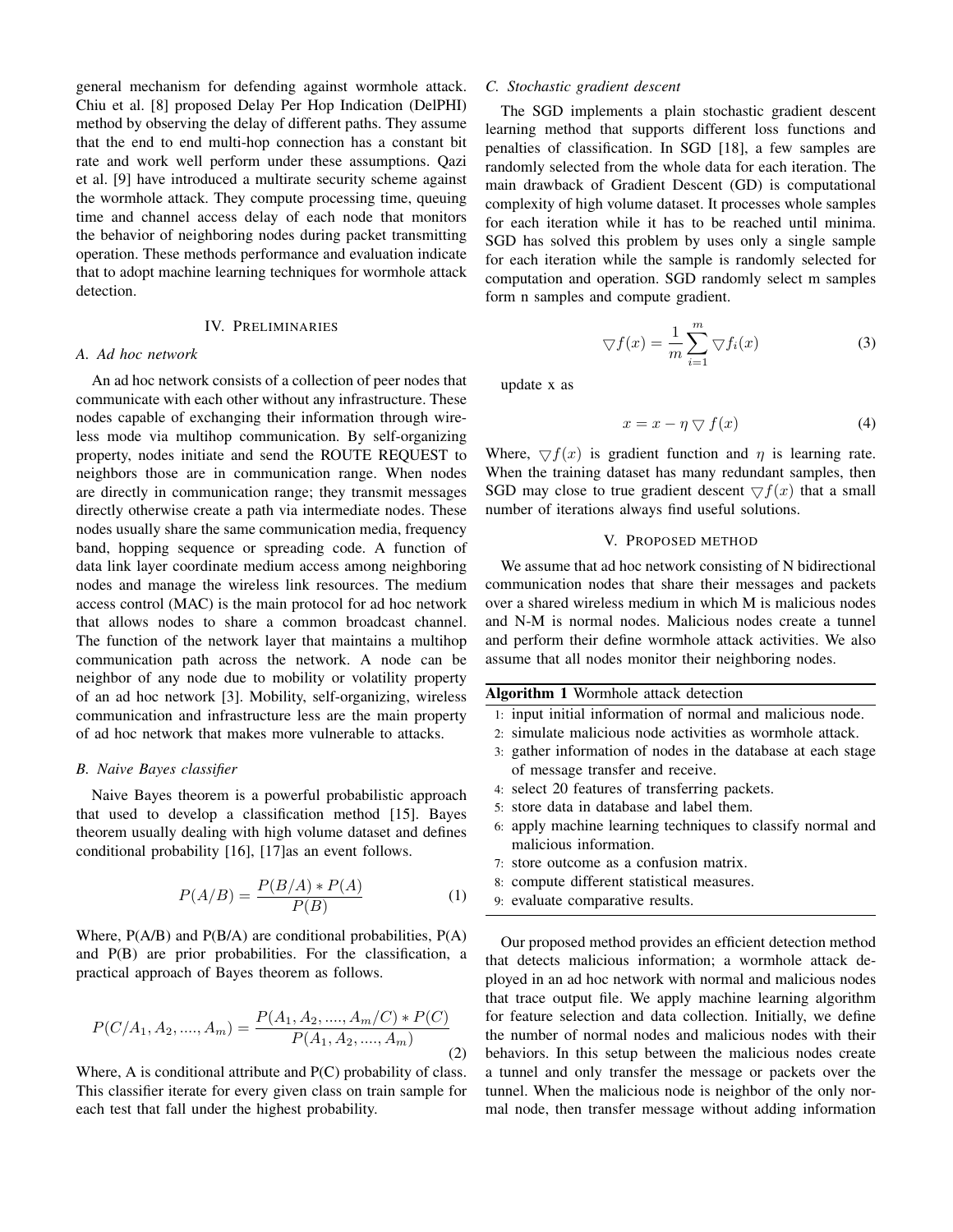of itself. Then, trace information of each node of transferring and receiving a message that helps in data collection where the selection of significant features are can increase the system performance. We have selected 20 significant features then create a dataset that label with the help of a unique node address. Subsequently, apply two popular machine learning classifiers that classify into two categories namely normal and malicious information of test samples. The performance of the system evaluated on different statistical parameters and compared with the recent methods.

#### VI. EXPERIMENTS

#### *A. Simulation of wormhole attack*

We have simulated wormhole attack in network simulator (NS-3) with finite number of nodes [19]. This create a network topology that consist of node, device, channel and network protocol. In this simulation process, there are various network applications that transmit packets over network where packets either created or accepted and processed. An execution of simulation model that enter into main function and processed until the termination condition. This simulation method produce trace file that usually contain much information in pcap trace format. It priorities the use of standard input and output format file.



Fig. 3. Nodes initial position

Fig. 3 shows the initial position of nodes and communicate nodes to their neighboring nodes. In this simulation has performed with 20 normal nodes and 05 malicious nodes in ad hoc network environment. The experimental parameters of the simulation environment are topology space 1000X1000  $meters<sup>2</sup>$ , random node movement, and 250 meter radio range of a node.

#### *B. Data generation*

One of the goals of this method to generate data using PCAP trace facility that work the same across all devices. This facility used by enabling pcap method that provides trace files. It can easily provide another user-level functionality. Some applications are available to represent of pcap file information such as Tcpdump, Wireshark, etc. These applications represent a different type of information in different colors and their detail information. Our aim to export pcap information in other required format from that we can access information using machine learning algorithm.

### *C. Feature selection*

Feature selection is one of the core concepts of machine learning that has direct impact on the performance of the system. Irrelevant or partially relevant features can negatively impact on the system performance [20]. An exported file contains whole information of a node in which only some data are informative for a specific application. It can select related features to dataset whenever remove irrelevant or less informative features that do not contribute to classification. Feature selection has many advantages such as reduce overfitting, reduce training time, improve accuracy, etc. We have selected 20 significant features that improve the performance of the system.

TABLE I INFORMATION OF ADOPTED FEATURES TO AIM OF WORM HOLE ATTACK **DETECTION** 

| S.No.                     | Feature name                | Type       |
|---------------------------|-----------------------------|------------|
| 1                         | duration                    | continuous |
| $\overline{2}$            | protocol                    | discrete   |
| $\overline{\overline{3}}$ | Packet size                 | continuous |
| $\overline{4}$            | flag                        | discrete   |
| 5                         | header length               | continuous |
| 6                         | hop count                   | continuous |
| 7                         | life time                   | continuous |
| 8                         | message type                | discrete   |
| 9                         | destination sequence number | continuous |
| 10                        | message sequence number     | continuous |
| 11                        | stream index                | continuous |
| 12                        | land                        | discrete   |
| 13                        | message transfer mode       | discrete   |
| 14                        | number of neighbors         | continuous |
| $\overline{15}$           | highest flow                | continuous |
| 16                        | average flow                | continuous |
| 17                        | lowest flow                 | continuous |
| 18                        | average hop count           | continuous |
| 19                        | number of failed connection | continuous |
| 20                        | failed connection rate      | continuous |
| $\overline{21}$           | label                       | discrete   |

Table I contains feature names and their data types. These features type either continuous or discrete. This network topology emulates AODV and ICMP protocol [21]. It is transmitting time of the packet from sender to receiver by duration feature. The flag shows the status of the message and hopcount defines by many intermediary nodes from sender to receiver [22]. Packet size and header length are two different features that define by sending a message. A feature message type defines sending a message such as Route Reply, Route Error, Route Request, etc. Destination sequence number, message sequence number, and steam index feature contain a number that generates transmitting or receiving node. The land is also an important feature that represents binary number if the source and sender node are same then Zero otherwise One. Message transfer mode feature shows message either broadcast or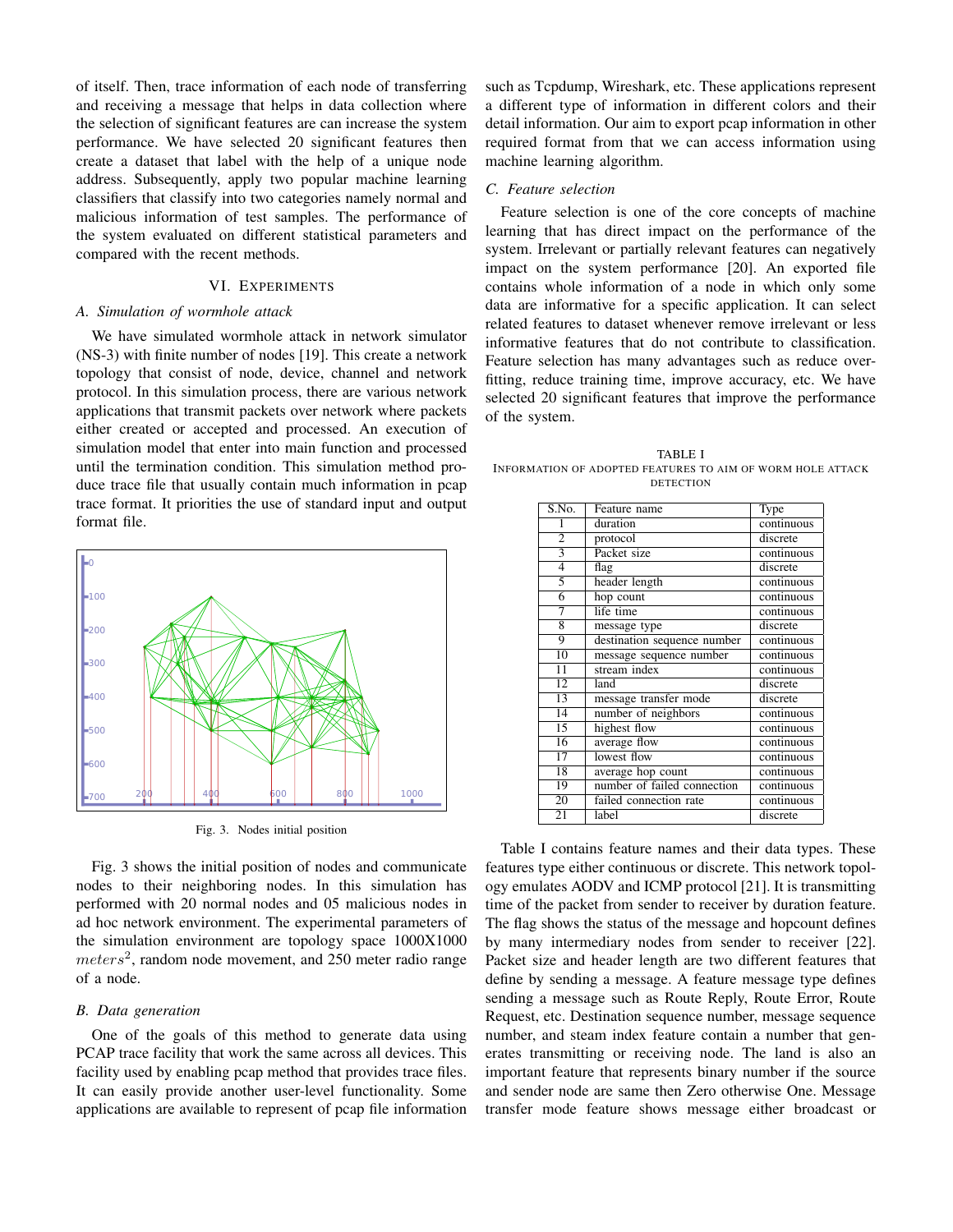unicast. The mobility of the node can change some neighbors of the node at every defined time. A flow of message recorded at each node and defined the highest flow, average flow and lowest flow. A failed connection has computed in the network and also computed the failed connection rate. We have labeled samples using the unique address of nodes and assume that malicious node always produce malicious samples.

#### *D. Data collection*

We have collected 6,37,862 distinct (normal 1,52,144 and malicious 4,85,718) samples that comprise normal and malicious samples. It is building a dataset that compiled on 20 selected features and labeled. An incomplete field of the dataset is filled by -1. It is a high volume dataset that is generated in ad hoc network environment for detection of wormhole attack.

#### VII. RESULT ANALYSIS

#### *A. Performance measures*

The outcome of various machine learning techniques are collected in the form of confusion matrix that compute different statistical parameters by True Positive (TP), False Positive (FP), True Negative (TN), and False Negative (FN). TP is sample predicted as normal whenever the actual sample is also normal. TN is sample predicted as attack whenever the actual sample is also attack. FP is sample predicted as attack whenever the actual sample is normal. FN is sample predicted as normal whenever the actual sample is attack [12].

$$
DR = \frac{TP}{TP + FN} \tag{5}
$$

$$
FAR = \frac{FP}{FP + TN} \tag{6}
$$

$$
Precision = \frac{TP}{TP + FP}
$$
 (7)

$$
F-Measure = \frac{2}{\frac{1}{DR} + \frac{1}{Precision}}\tag{8}
$$

$$
Accuracy = \frac{TP + TN}{TP + FP + TN + FN}
$$
 (9)

$$
MCC = \frac{TP * TN - FP * FN}{\sqrt{(TP + FP)(TP + FN)(TN + FP)(TN + FN)}}
$$
\n(10)

$$
W.Avg = \sum_{i=1}^{c} \frac{S_i}{S} * Performance_i \tag{11}
$$

Weightage average defines proportional sum of the performance where  $S = S_1 + S_2 + \dots + S_c$  is total sample, c is number class,  $S_i$  is number of samples of  $i^{th}$  class. In confusion matrix, row contains predicted samples and column contains actual samples of the class. DR is the detection rate, and FAR is the false alarm rate. Matthews correlation coefficient (MCC) measures binary class classification whenever

Precision provides a correct prediction. F-Measure provides a harmonic mean of DR and precision.

#### *B. Performance comparison*

In this section, we explain the why machine learning techniques are more efficient for intrusion detection method. When the malicious nodes advertise wormhole attack and create a tunnel then their some features value deviate from the boundary line that helps to detect malicious nodes. It is difficult to check all data and define boundary line using any technique other than machine learning.

TABLE II CONFUSION MATRIX

| <b>Naive Baves</b> |        |        |  | SGD    |        |        |  |
|--------------------|--------|--------|--|--------|--------|--------|--|
| Class              | normal | attack |  | Class  | normal | attack |  |
| normal             | 145125 | 37216  |  | normal | 145215 | 37216  |  |
| attack             | 7019   | 448502 |  | attack | 6929   | 448502 |  |

Table II shows the confusion matrix of Naive Bayes theorem and SGD that row shows predicted value and column shows the actual value of the class. An example of statistical parameters of Naive Bayes classifier for normal class TP is 145125, TN is 448505, FP is 7019, and FN is 37216. Similarly, we can compute statistical parameters for other class then compute the performance of the system.

TABLE III PERFORMANCE OF CLASSIFIERS

| Parameters |        | Naive Bayes |        | SGD    |        |        |  |
|------------|--------|-------------|--------|--------|--------|--------|--|
|            | normal | attack      | W.Avg. | normal | attack | W.Avg. |  |
| TP         | 145125 | 448502      |        | 145215 | 448502 |        |  |
| TN         | 448502 | 145125      |        | 448502 | 145215 |        |  |
| FP         | 7019   | 37216       |        | 6929   | 37216  |        |  |
| <b>FN</b>  | 37216  | 7019        |        | 37216  | 6929   |        |  |
| DR         | 0.80   | 0.985       | 0.94   | 0.80   | 0.985  | 0.94   |  |
| <b>FPR</b> | 0.015  | 0.20        | 0.155  | 0.015  | 0.20   | 0.155  |  |
| Precision  | 0.954  | 0.924       | 0.931  | 0.954  | 0.924  | 0.931  |  |
| F-measure  | 0.87   | 0.954       | 0.934  | 0.87   | 0.954  | 0.934  |  |
| <b>MCC</b> | 0.827  | 0.827       | 0.827  | 0.828  | 0.828  | 0.828  |  |
| Accuracy   | 0.9306 | 0.9306      | 0.9306 | 0.9308 | 0.9308 | 0.9308 |  |

Table III shows the detail computation of statistical parameters acquired by the confusion matrix using respective equa- $\frac{1}{x}$  tions. Basic statistical parameters TP, TN, FP, FN, are directly computed using outcomes in confusion matrix whenever others are computed using equations and basic parameters. A TP is a correct prediction of the classifier as normal when actual test samples are normal that higher value always indicates the better system. TN is also a correct prediction of the classifier as an attack when actual test samples are an attack which higher value also indicate better performance of the system. FP is the wrong prediction of the classifier as attack but actual test samples are an normal that increases system overheads. FN is also the wrong prediction of classifier when samples as an normal but actual test samples are attack that allows an attacker to enter into the system. It is more dangerous parameters to